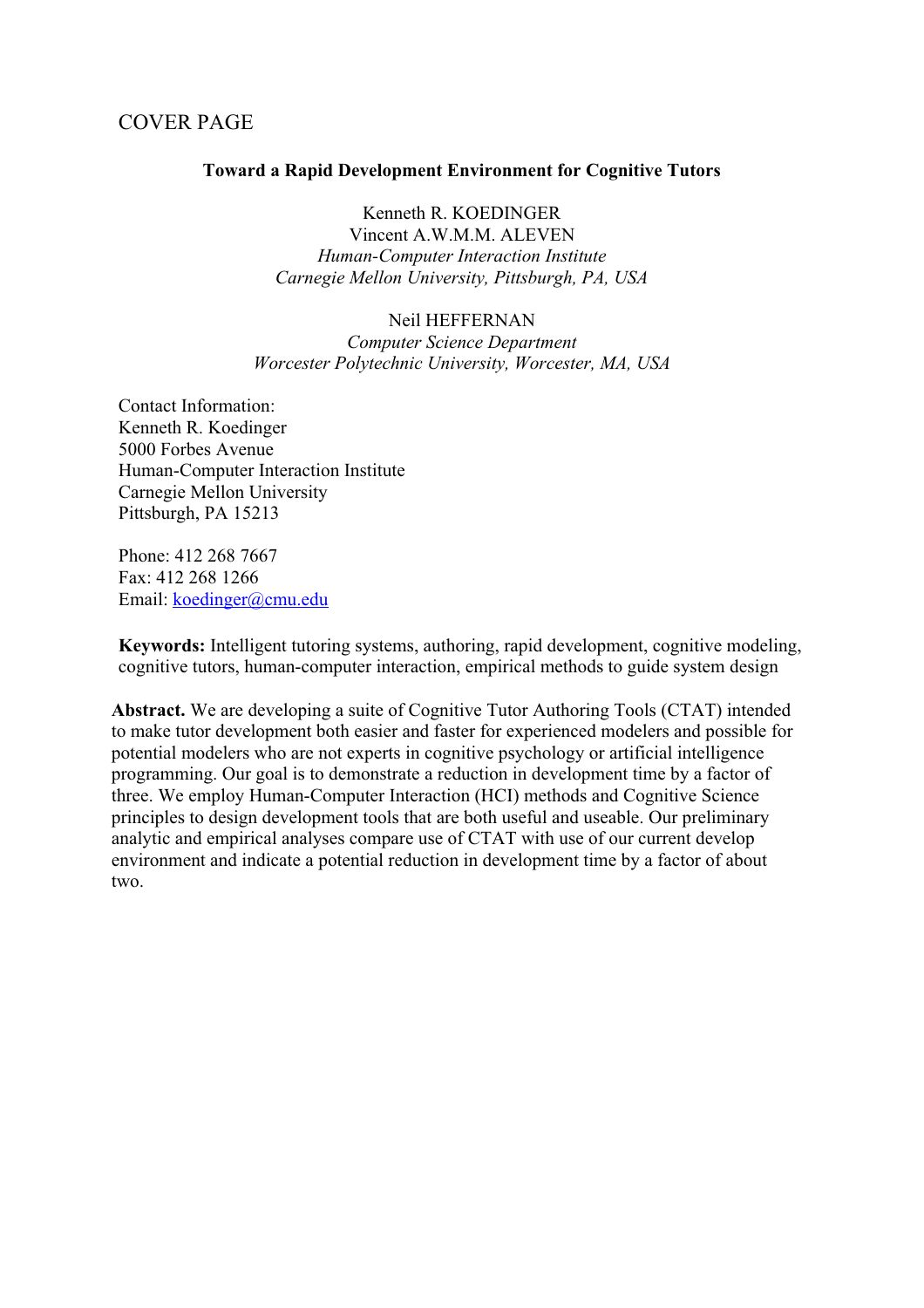# **Toward a Rapid Development Environment for Cognitive Tutors**

Kenneth R. KOEDINGER Vincent A.W.M.M. ALEVEN *Human-Computer Interaction Institute Carnegie Mellon University*

## Neil HEFFERNAN *Computer Science Department*

*Worcester Polytechnic University*

**Abstract.** We are developing a suite of Cognitive Tutor Authoring Tools (CTAT) intended to make tutor development both *easier and faster* for experienced modelers and *possible* for potential modelers who are not experts in cognitive psychology or artificial intelligence programming. Our goal is to demonstrate a reduction in development time by a factor of three. We employ Human-Computer Interaction (HCI) methods and Cognitive Science principles to design development tools that are both useful and useable. Our preliminary analytic and empirical analyses compare use of CTAT with use of our current develop environment and indicate a potential reduction in development time by a factor of about two.

Cognitive Tutors have been demonstrated to yield dramatic improvements in student learning. For example, evaluations of the Algebra Cognitive Tutor have demonstrated that students in tutor classes outperform students in comparison classes [4]. This tutor is being marketed and in use in over 1000 schools across the US (see www.carnegielearning.com). Despite the great potential of Cognitive Tutors to improve student learning in other areas, development of such systems is currently costly and has been limited to just a few research teams. Such teams currently require PhD level expertise in cognitive task analysis and advanced AI programming to create the cognitive models that drive Cognitive Tutors.

We have begun to create a development environment that addresses these difficulties. Our goal is to make tutor development both *easier and faster* for current developers and *possible* for researchers, trainers, and educators who are not experts in cognitive psychology or AI. We are designing, implementing, and evaluating Cognitive Tutor Authoring Tools (CTAT) that will support all phases of design and development. Creating an effective development environment is as much about getting the HCI details right as it is about innovation in algorithms. We use both empirical HCI methods, like Think Aloud user studies [3], as well as analytical methods, like Keystroke Level Modeling [2], to guide interface design. We employed such methods in an earlier project [5] involving the redesign of part of RIDES [6], an authoring environment for simulation-based intelligent tutoring systems, and were able to reduce programmer time by a factor of 2.6.

#### **1. The Cognitive Tutor Authoring Tools**

Our rapid development environment, illustrated in Figure 1, consists of the following tools:

- *An Intelligent GUI Builder*, whose windows are shown in the top-left of Figure 1, can be used to create a graphical user interface (GUI) to be used in the tutor. The modeler can use the interface to demonstrate how to carry out the task to be modeled.
- A *Behavior Recorder* (top right), which records solution paths through a given problem scenario, as the modeler demonstrates these paths in the GUI.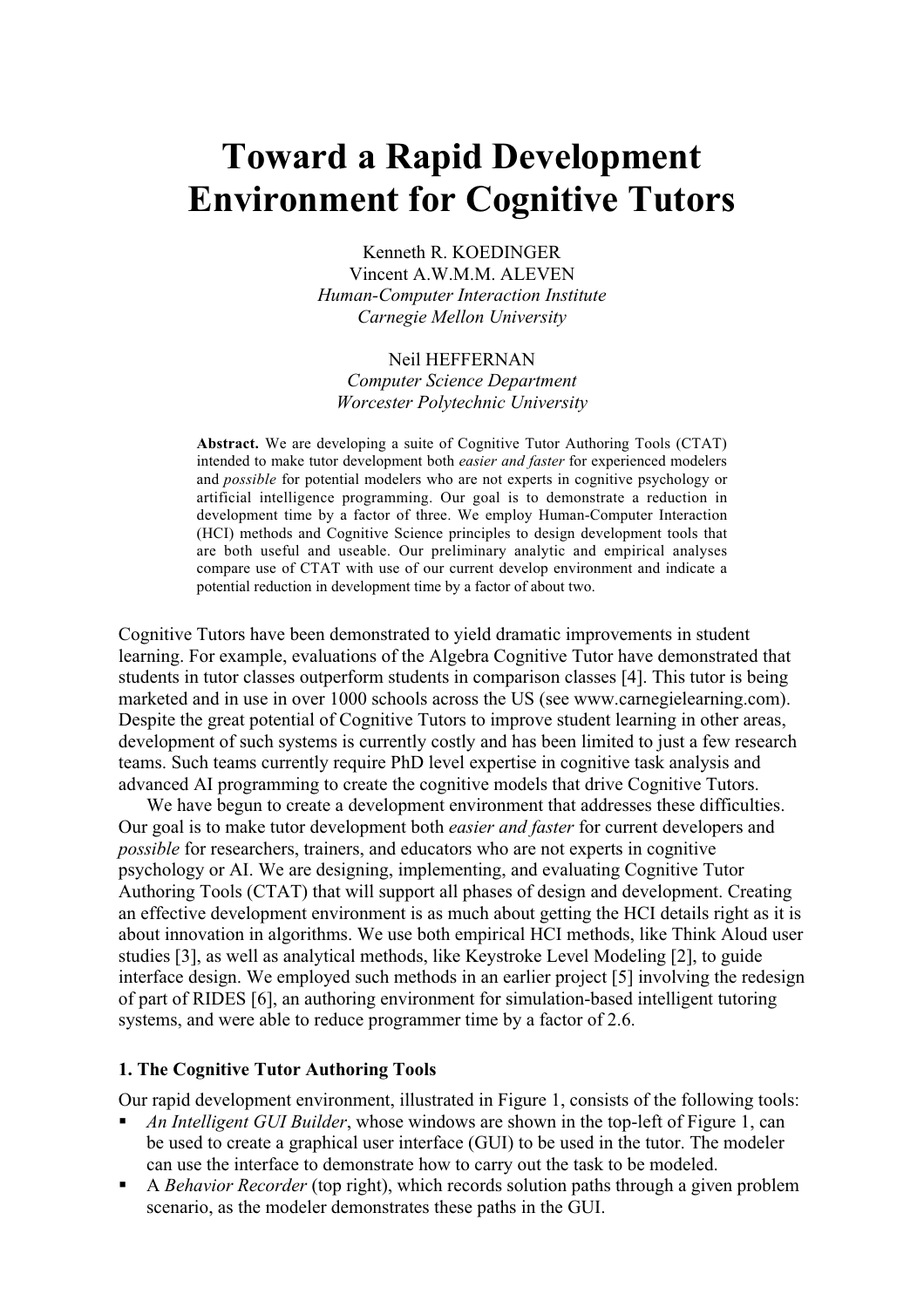

**Figure 1:** The prototype Cognitive Tutor Authoring Tools

- A *WME Editor* and a *Production Rule Editor*, dedicated editors used to implement the production rules that model the demonstrated paths (bottom left and bottom middle).
- A debugging tool called the *Cognitive Model Visualizer, which* has two windows shown in the bottom right ("Conflict Tree" and "Rule Instantiation").

## **2. Preliminary Empirical and Analytic Evaluations to Guide Design**

In order to get an initial impression of the savings afforded by CTAT and of the ways in which the tools might be improved, we conducted preliminary analytical and empirical evaluations. Our preliminary analysis of CTAT used a method called the Keystroke Level Model (KLM) [2]. KLM is a way of estimating the time required for expert performance on routine tasks in a computer interface. The analyst creates a detailed specification of the task at the level of keystrokes and mouse clicks and uses it to estimate the time the task will take. Time estimates derived from KLM correlate well with expert performance times [2].

Using this method, we compared our existing modeling tools, an environment called TDK [1], which has been used for over a decade to create many large-scale Cognitive Tutors to both 1) the initial CTAT environment created in four months and 2) a preliminary redesign of CTAT that was not implemented at the time of the initial evaluation. We created simplified KLM models for three common modeling tasks, namely (1) creating the initial configuration in working memory for a problem scenario, (2) writing a production rule of medium complexity, and (3) debugging why a rule that was expected to fire did not. As shown in Table 1, the KLM analysis predicts that the current CTAT will reduce the time needed to create an initial working memory configuration by a factor of 2.3. It predicts lesser savings for the other tasks. However, the results in the future CTAT column indicate significant future savings in debugging, where programmers spend much of their time.

We also conducted a preliminary *empirical* analysis comparing the amount of time it takes to complete a modeling task with the existing TDK and the current preliminary version of CTAT. The task was to implement, test, and debug a working memory